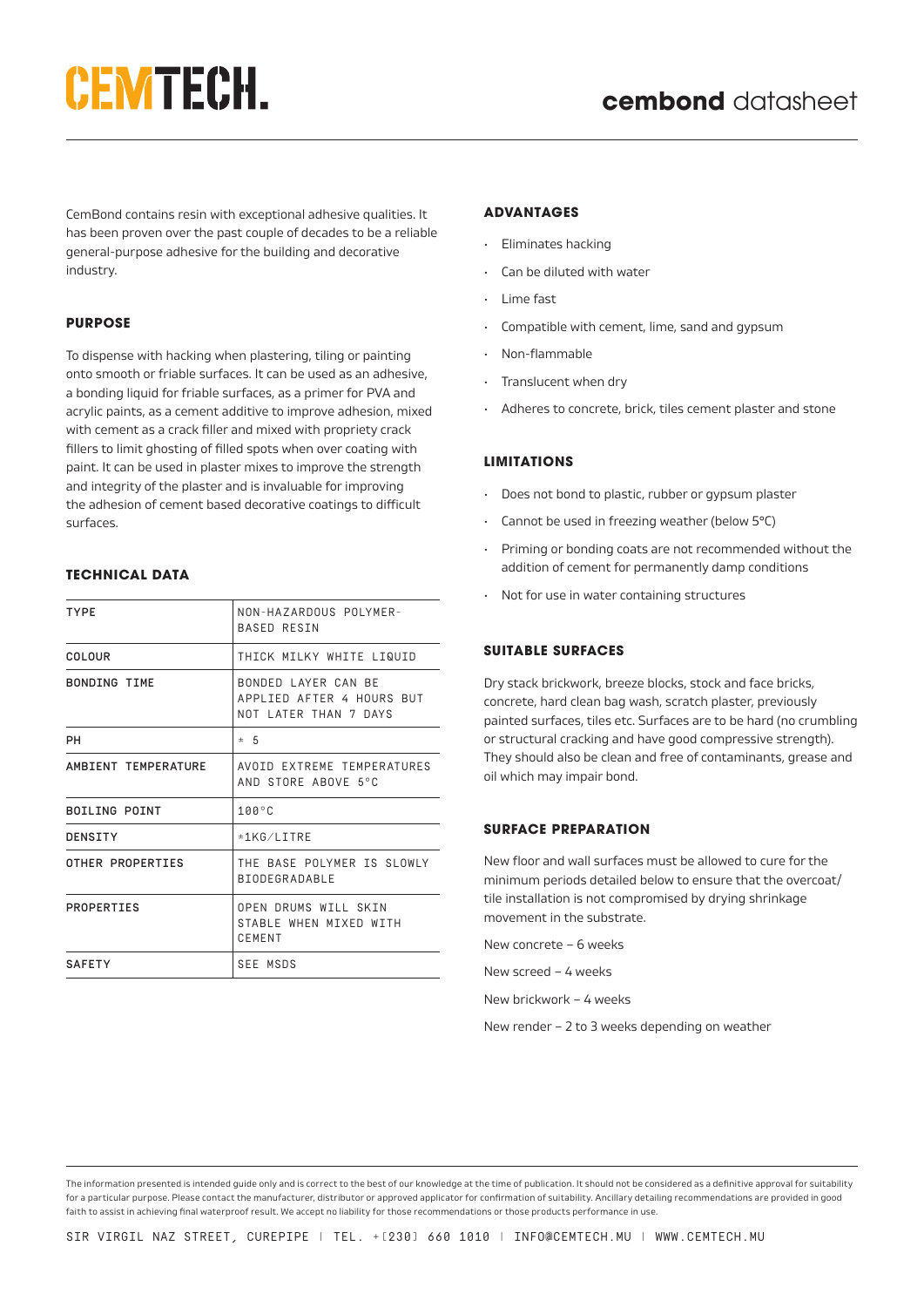# **CEMTECH.**

The substrate must have a moisture content of 5% or less before applying any overlay/tiles to the substrate. All surface beds (floors) should have a damp-proof membrane. Where this is not the case a suitable vapour barrier should be used to eliminate potential problems associated with excessive moisture in the substrate (e.g. slow- or non-curing of microtoppings, adhesives etc.). Any screed or rendering must be firmly attached to the underlying concrete or brickwork, and the substrate must be structurally sound (no crumbling, cracking, etc.) and of a quality and consistency suitable for any form of micro-coating/topping or tiling. All damaged, defective, deteriorated or hollow sounding areas must be removed and made good before proceeding.

## **APPLICATIONS**

#### **PLASTERING ONTO SMOOTH CONCRETE SURFACES**

Prime with a solution made up from 1 volume CemBond and 1 volume water. While this solution is still tacky flick on a slush comprising 1 volume cement, 1 volume plaster sand and 1 volume river sand mixed to a thick slush using a solution made up of 1 volume CemBond and 5 volumes water (spatter dash). Allow this to set for at least one day before plastering (10mm thick). Where variances in the surface level exceeds 10mm, the plaster should be applied in 10mm layers allowing each layer to set.

### **PLASTERING ONTO PAINTED SURFACES THAT ARE HARD AND FIRM**

The surface should be abraded using a cup brush fitted to an angle grinder or with a p60 grit sand paper (if hand sanded). Prime with a solution made up of 1 volume CemBond and 1 volume of water. While this solution is still tacky flick on a slush comprising 1 volume cement, 1 volume plaster sand and 1 volume river sand mixed to a thick slush using a solution made up of 1 volume CemBond and 5 volumes water. Allow this to set for at least one day before plastering (10mm thick). Where variances in the surface level exceeds 10mm, the plaster should be applied in 10mm layers allowing each layer to set.

## **KEY FOR TILING ONTO GLAZED CERAMIC TILES OR FIRM, HARD OIL PAINT**

Wash and scrub the tiles so as to remove all traces of soap scum, organic growth and other contaminants that may impair bond. Using a cup grinder fitted to an angle grinder, proceed to remove all glazing from the tiles/oil paint. Where grinding is not possible mix tile adhesive using a solution comprising 1 volume CemBond and 3 volumes water to a bag wash consistency. Brush this onto the tiles or painted surfaces horizontally using a block brush. Allow this to set properly before attempting to fix the tiles using tile adhesive.

## **CEMBOND PRIMER/BONDING LIQUID FOR PVA PAINTS AND CEMCRETE'S THERMOPLASTIC COATING**

CemBond is a very effective and economical water-based bonding liquid for most painting systems. For absorbent surfaces dilute 1 volume CemBond with 3 - 5 volumes water depending on the condition of the plaster in terms of friability and extent of hairline cracking observed. Brush or roller apply this solution onto dry, well cured surfaces. Depending on prevailing weather conditions it should be touch dry after 4 hours. Coverage: 30m2/litre of concentrated CemBond mixed 1:5 with water per coat, depending on surface porosity.

#### **IMPROVING THE ADHESION OF BRUSH COATS TO SMOOTH CONCRETE, PLASTER, TIGHTLY BONDED PAINT OR FIRM FACE BRICK SURFACES**

Should surfaces show signs of laitance or be stripped of lime wash, wire brush the entire area and prime with a solution comprising 1 volume CemBond with 3 - 5 volumes water depending on the condition of the substrate in terms of friability and extent of hairline cracking observed. Brush or roller apply this solution onto dry, well cured surfaces. When mixing CemWash First Coat, use the CemBond solution mixed to a ratio of 1 volume CemBond to 5 volumes water and brush this into the surface with crisscross strokes using a block brush. Each coat must be dry and properly cured in accordance with the CemWash datasheet before applying the next coat.

Coverage: Approximately 2 litres of CemBond per 25kg bag of CemWash First Coat.

The information presented is intended guide only and is correct to the best of our knowledge at the time of publication. It should not be considered as a definitive approval for suitability for a particular purpose. Please contact the manufacturer, distributor or approved applicator for confirmation of suitability. Ancillary detailing recommendations are provided in good faith to assist in achieving final waterproof result. We accept no liability for those recommendations or those products performance in use.